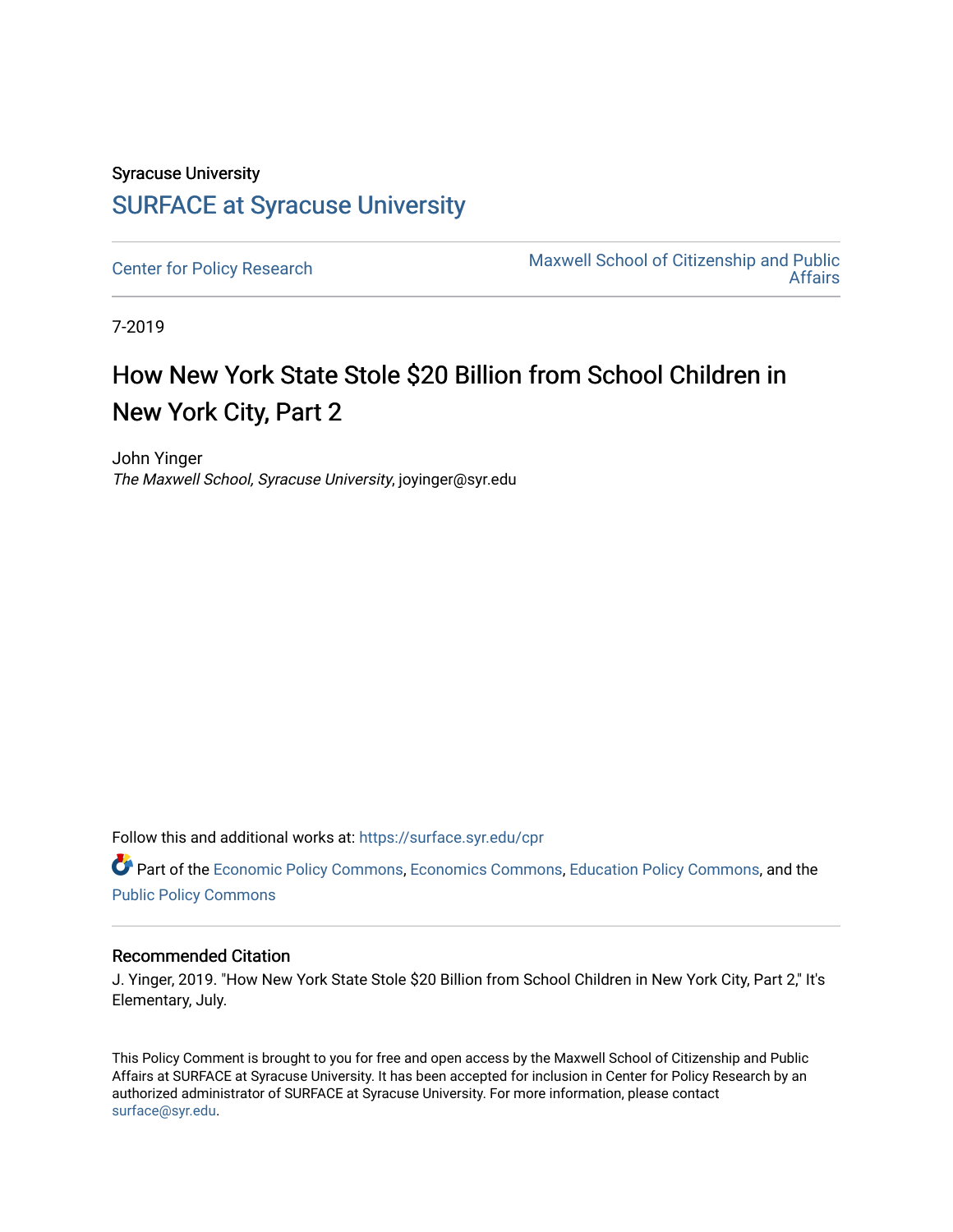#### **It's Elementary**

A Column by John Yinger (EFAP Director)

July 2019

### **How New York State Stole \$20 Billion from School Children in New York City, Part 2**

My previous column examined New York State's failure to live up to the spirit of the 2006 *Campaign for Fiscal Equity v. New York* (*CFE III*) decision. This column is a follow-up to add perspective on the meaning of the calculations in my previous column along with some extended results.

The first point to make is that my previous column was a policy exercise, not a legal analysis. The *CFE III* decision placed very limited requirements on New York State and then gave up jurisdiction over the case. As a result, decisions about the appropriate changes in school aid to New York City in light of the *CFE III* decision are up to the State's elected officials. My previous column provides some information that is relevant to these State decisions.

The starting point of my policy exercise was the observation that the Court of Appeals called for, at a minimum, a \$1.93 billion increase in New York State's annual operating aid in New York City. Their language on this point is clear. The court says: $<sup>1</sup>$ </sup>

In this third appeal by plaintiffs Campaign for Fiscal Equity, Inc. (CFE), et al., we address the cost of providing children in New York City's public schools with a sound basic education. The State estimated this cost to include a minimum of \$1.93 billion, in 2004 dollars, in additional annual operating funds. We conclude that this estimate was a reasonable one and that the courts should defer to this estimate, appropriately updated.

Accordingly, we declare that the constitutionally required funding for the New York City School District includes additional operating funds in the amount of \$1.93 billion, adjusted with reference to the latest version of the GCEI and inflation since 2004.

 $\overline{a}$ 

<span id="page-1-0"></span><sup>&</sup>lt;sup>1</sup> These quotations come from the *CFE III* opinion, which is available at: <https://law.justia.com/cases/new-york/court-of-appeals/2006/2006-08630.html>. Citations in the opinion are omitted. Note that GCEI refers to a teacher cost index.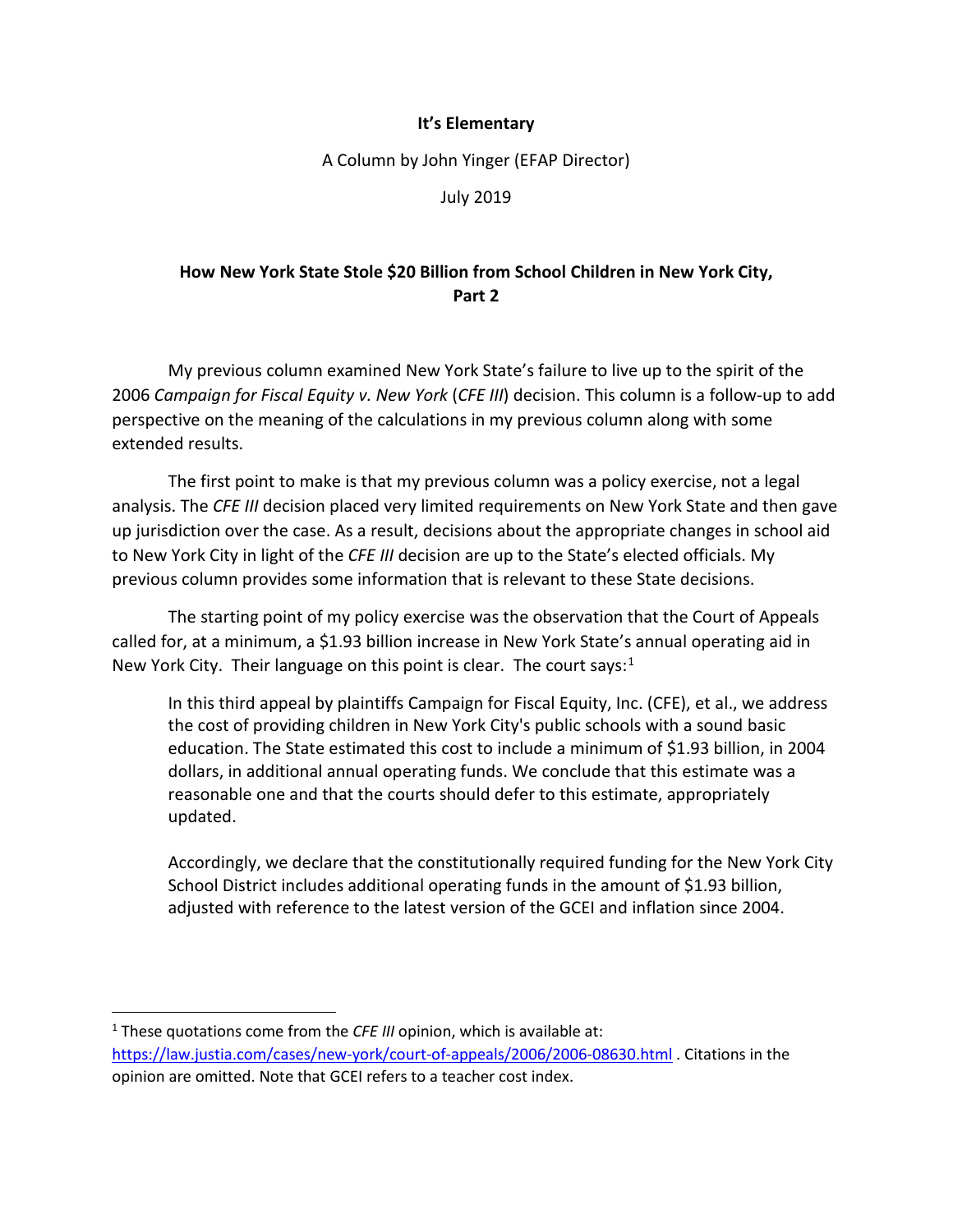New York State was the defendant in the *CFE* case and the question was whether New York State should provide more school aid to New York City. These quotations prove that the Court of Appeals regarded the \$1.93 billion figure, appropriately adjusted for inflation, as the constitutionally required minimum increase in the City's state school aid.

The Court of Appeals also decided, however, to avoid any involvement in the enforcement of this standard. "The legislative and executive branches of government," said the Court, "are in a far better position than the Judiciary to determine funding needs throughout the state and priorities for the allocation of the State's resources." Thus, the Court of Appeals rejected a lower court's order for a multi-year aid increase. Moreover, the Court rejected the possibility of continuing jurisdiction over the case. The *CFE III* minimum standard is still in place—but it is not going to be enforced by the courts.<sup>2</sup>

It follows that policy makers who want to meet the spirit of the *CFE III* decision should ask whether past and planned state aid programs meet this minimum standard. My previous column and the current one are directed to these policy makers.

The calculations in my previous column used the \$1.93 billion in the *CFE III* decision as the required minimum aid increase for New York City. The above quotation from this decision indicates that a more appropriate starting point is the \$1.93 billion "adjusted with reference to the latest version of the GCEI and inflation since 2004." The calculation in this column therefore use the Consumer Price Index (CPI) to adjust the \$1.93 billion for inflation. To be specific, the consumer price index was 189 in 2004 and 202 in 2006, so the inflation-adjusted *CFE III*  minimum for 2006 is (\$1.93 billion)x(2002/189) = \$2.063 billion.

It is worth pointing out that the initial response of elected officials in New York State to the *CFE III* decision was to implement a new state program that met a higher standard than the *CFE* minimum. To be specific, the Budget and Reform Act of 2007 called for a \$3.2 billion increase in state aid to New York City, to be phased in over four years.<sup>[3](#page-2-1)</sup> One way to think about this \$3.2 billion figure is that it is the annual aid increase promised to the City by the State. Under this interpretation, the shortfalls between promised and actual aid to New York City are about 50 percent larger than the shortfalls calculated below.

l

<span id="page-2-1"></span><span id="page-2-0"></span><sup>2</sup> According to the Court of Appeals in *New Yorkers for Students' Educational Rights v. the State of New York* (2017), "Our decision in *CFE III* terminated that litigation; no injunctive relief survives that termination." Se[e https://law.justia.com/cases/new-york/court-of-appeals/2017/75.html](https://law.justia.com/cases/new-york/court-of-appeals/2017/75.html) . I am grateful to David Sciarra and Wendy Lecker for making me aware of the comments about *CFE III* in this decision. <sup>3</sup> The provisions of this act are summarized in Alliance for Quality Education, "Summary of Governor Spitzer's Education Funding Reform Legislation as Adopted by New York State Legislature," which is available at[: http://www.aqeny.org/cms\\_files/File/Microsoft%20Word%20-](http://www.aqeny.org/cms_files/File/Microsoft%20Word%20-%201Summaryoffinal2007budgetdealFINALnj--be.pdf) [%201Summaryoffinal2007budgetdealFINALnj--be.pdf](http://www.aqeny.org/cms_files/File/Microsoft%20Word%20-%201Summaryoffinal2007budgetdealFINALnj--be.pdf) .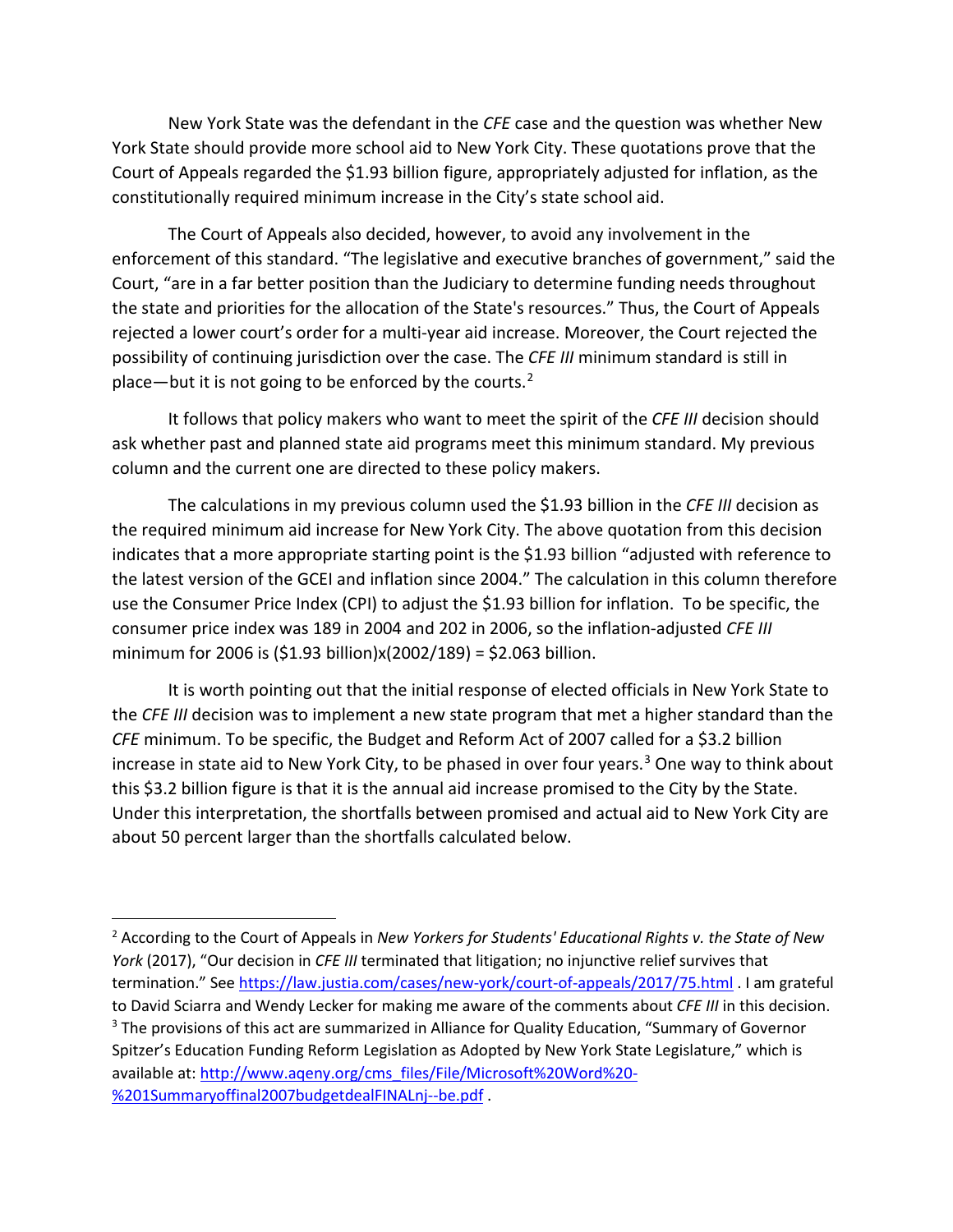The gaps between the *CFE* minimum aid and actual aid appear in Table 1. The shortfall in 2017 is over \$2.6 billion, and the cumulative shortfall from 2008 to 2017 is just short of \$20 billion. About \$1.1 billion of this shortfall is due to the increase in the number of students in New York City. Because of the inflation adjustment in the CFE minimum, these shortfalls are somewhat higher than those in my previous column.<sup>4</sup> As in my previous column, the Budget and Reform Act of 2007 resulted in aid increases that exceeded the *CFE* minimum, at least until the phase-in of the planned increases was cancelled in 2010.

Table 2 and 3 describe my calculations in detail. Table 2 lists the required data. The data sources appear in my previous column. Table 3 explains the calculations.

In conclusion, the Court of Appeals set \$1.93 billion with an inflation adjustment as the minimum increase in aid to New York City after 2006-07—and then turned the implementation of this requirement over to the State's elected officials. After a promising start, these elected officials completely dropped the ball. Annual aid to New York City now falls over \$2.6 billion below the *CFE* standard. The Court of Appeals has made it clear that it will not intervene in the State's budgetary process to address this shortfall. It is up to citizens and elected officials who believe in a fair education finance system to push for a school aid system that gives school children in New York City the state aid they deserve.<sup>[5](#page-3-1)</sup>

 $\overline{\phantom{a}}$ 

<span id="page-3-1"></span><span id="page-3-0"></span><sup>&</sup>lt;sup>4</sup> The tables in this column also fix a few small glitches in my previous calculations.<br><sup>5</sup> These fairness problems are not, of course, confined to New York City. My views on funding fairness in the rest of the state can be found in previous columns, such as the one for February 2018, which is available at: https://www.maxwell.syr.edu/cpr/efap/lt s Elementary/ .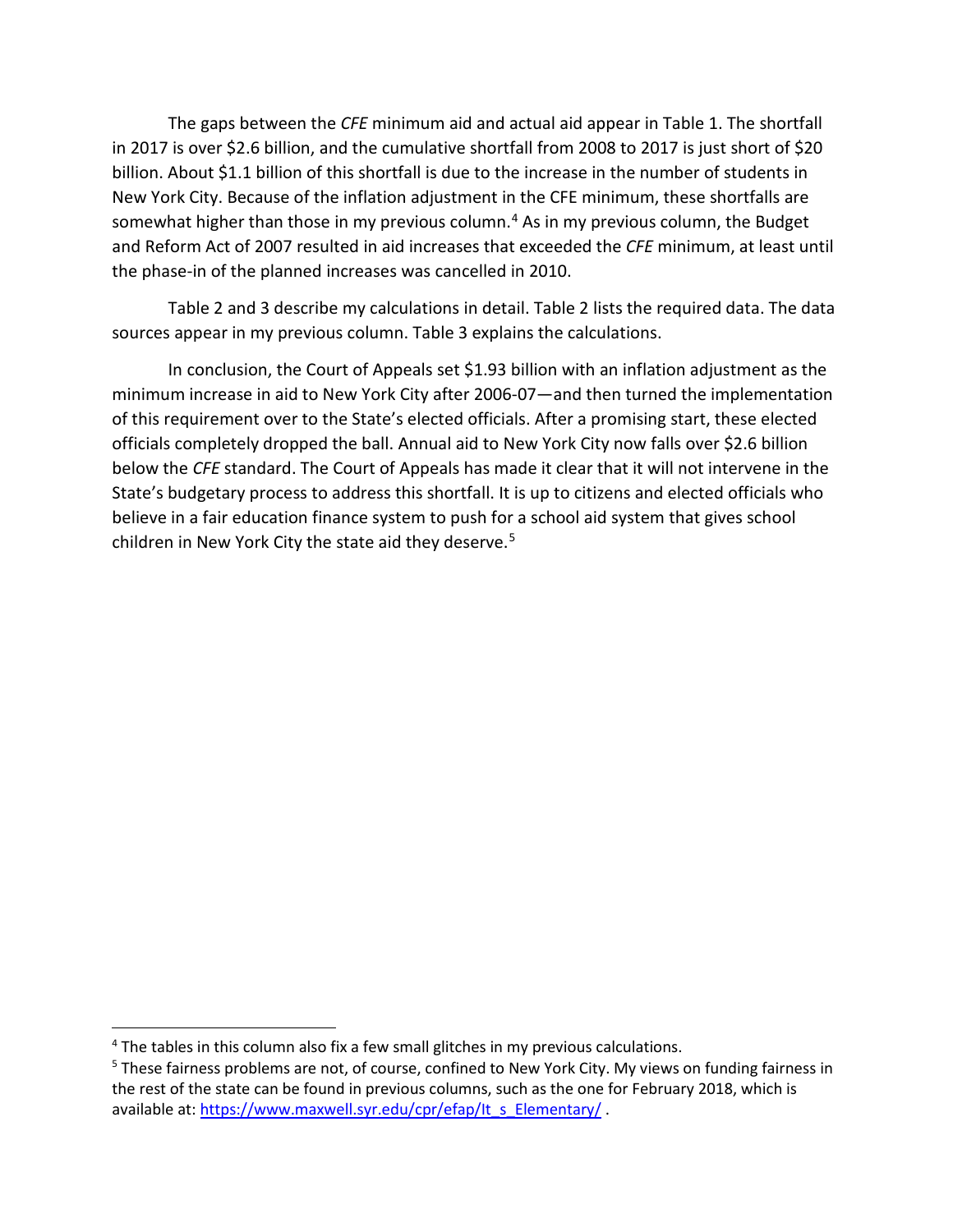| (in millions of 2016 dollars) |                                     |                                         |                        |  |  |  |  |
|-------------------------------|-------------------------------------|-----------------------------------------|------------------------|--|--|--|--|
|                               | Shortfall Based on<br>2006-07 Pupil | Shortfall Due to<br>Increase in Pupils, |                        |  |  |  |  |
| Year                          | Count                               | 2007-2017                               | <b>Total Shortfall</b> |  |  |  |  |
| 2017                          | \$2,356.373                         | \$254.029                               | \$2,610.402            |  |  |  |  |
| 2016                          | \$2,168.569                         | \$239.075                               | \$2,407.644            |  |  |  |  |
| 2015                          | \$2,714.823                         | \$201.581                               | \$2,916.404            |  |  |  |  |
| 2014                          | \$2,547.018                         | \$134.469                               | \$2,681.487            |  |  |  |  |
| 2013                          | \$2,887.704                         | \$99.350                                | \$2,987.054            |  |  |  |  |
| 2012                          | \$2,663.614                         | \$81.688                                | \$2,745.302            |  |  |  |  |
| 2011                          | \$2,026.911                         | \$62.585                                | \$2,089.496            |  |  |  |  |
| 2010                          | \$1,407.005                         | \$38.959                                | \$1,445.964            |  |  |  |  |
| 2009                          | $-515.426$                          | \$7.735                                 | $-57.691$              |  |  |  |  |
| 2008                          | $-$146.796$                         | \$2.556                                 | $-$144.240$            |  |  |  |  |
|                               |                                     |                                         |                        |  |  |  |  |
| Cumulative                    | \$18,609.795                        | \$1,122.028                             | \$19,731.823           |  |  |  |  |

## Table 1. Shortfalls in Reaching *CFE* Spending Minima for NYC

Shortfall = *CFE* required minimum aid increase minus actual aid above 2006-07 level. The *CFE* minimum is phased in from 2008 to 2011. In addition, the *CFE* minimum is reduced in recession years (by 10% in 2009 and 25% in 2010 and then phased back it at 5 percentage points per year). Adjustments for inflation use the CPI. The 2004 CFE minimum is inflated to 2006.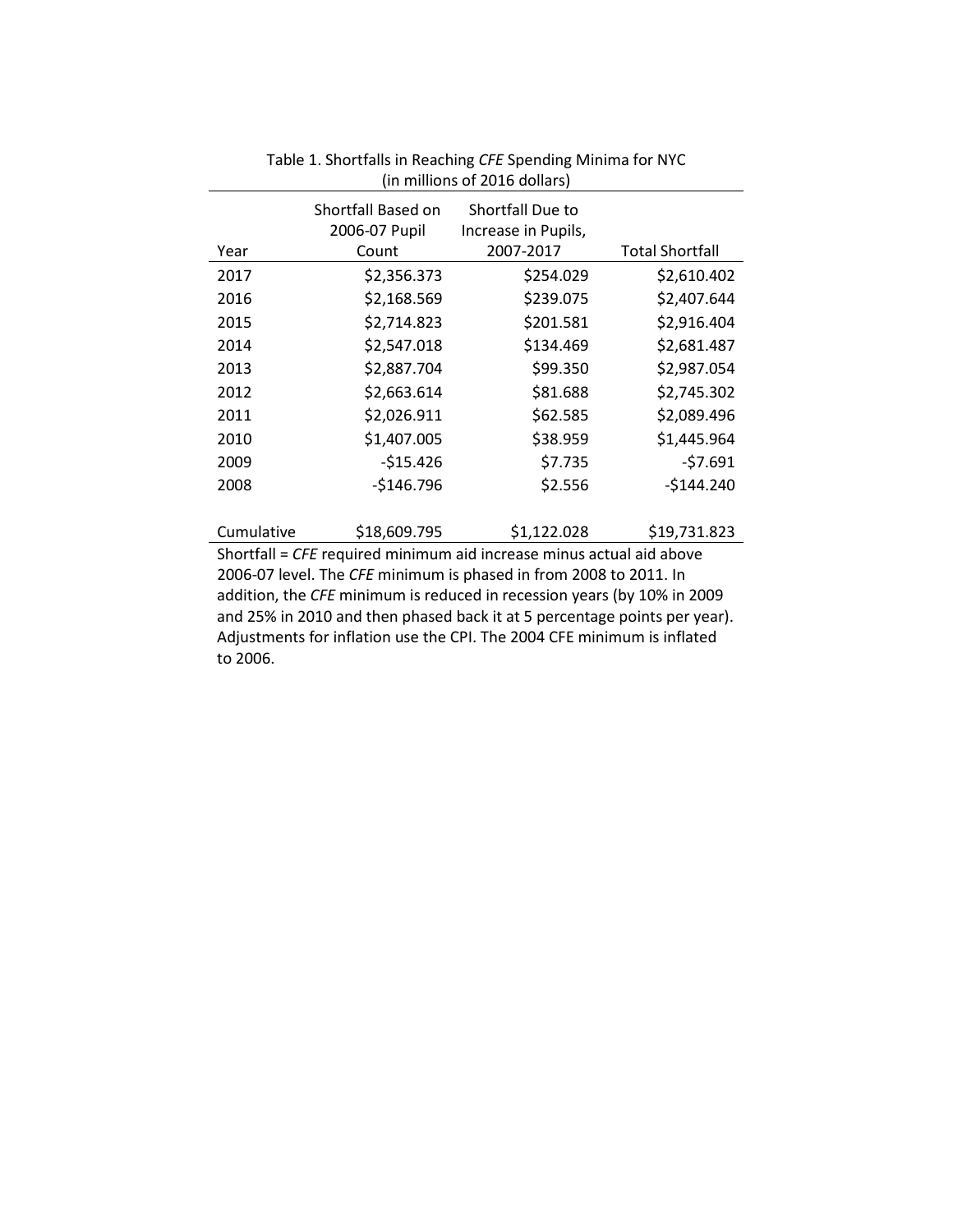|      |                    | Average     | <b>State Aid</b> |            | <b>CPI</b> |                |            |
|------|--------------------|-------------|------------------|------------|------------|----------------|------------|
|      | <b>Total State</b> | Daily       | Per Pupil,       |            | Adjustment | Adjustment     | Adjustment |
|      | Aid to NYC         | Membership, | $NYC =$          |            | for 2006   | for Phase-     | for        |
| Year | (000, 000)         | <b>NYC</b>  | (2.1)/(2.2)      | <b>CPI</b> | dollars    | In             | Recession  |
|      | (2.1)              | (2.2)       | (2.3)            | (2.4)      | (2.5)      | (2.6)          | (2.7)      |
| 2017 | \$10,730.50        | 1,124,141   | \$9,545.51       | 246        | 0.8382     | 1.00           | 1.00       |
| 2016 | \$10,659.07        | 1,119,620   | \$9,520.26       | 241        | 0.8523     | 1.00           | 1.00       |
| 2015 | \$9,886.59         | 1,108,301   | \$8,920.49       | 237        | 0.8523     | 1.00           | 0.95       |
| 2014 | \$9,491.06         | 1,082,948   | \$8,764.09       | 237        | 0.8670     | 1.00           | 0.90       |
| 2013 | \$8,758.17         | 1,069,671   | \$8,187.72       | 233        | 0.8783     | 1.00           | 0.85       |
| 2012 | \$8,614.47         | 1,064,046   | \$8,095.96       | 230        | 0.8938     | 1.00           | 0.80       |
| 2011 | \$8,681.75         | 1,057,158   | \$8,212.35       | 226        | 0.9266     | 1.00           | 0.75       |
| 2010 | \$8,893.41         | 1,045,749   | \$8,504.35       | 218        | 0.9395     | 0.75           | 0.90       |
| 2009 | \$9,811.37         | 1,026,109   | \$9,561.72       | 215        | 0.9352     | 0.50           | 1.00       |
| 2008 | \$9,030.63         | 1,023,867   | \$8,820.12       | 216        | 0.9712     | 0.25           | 1.00       |
| 2007 | \$8,073.02         | 1,018,962   | \$7,922.79       | 208        | 1.0000     |                |            |
| 2006 |                    |             |                  | 202        | 1.0343     |                |            |
| 2005 |                    |             |                  | 195        |            |                |            |
| 2004 |                    | $-1$        |                  | 189        |            | $\overline{1}$ |            |

Table 2. Data for Shortfall Calculations

Notes: CFE mandate of \$1,930 million in 2004 inflated to 2006 = (202/189)\*(1,930) = [\\$2,062.75](https://2,062.75) million. The 2006-07 school budgets (2007 in this table) are expressed in 2006 dollars.